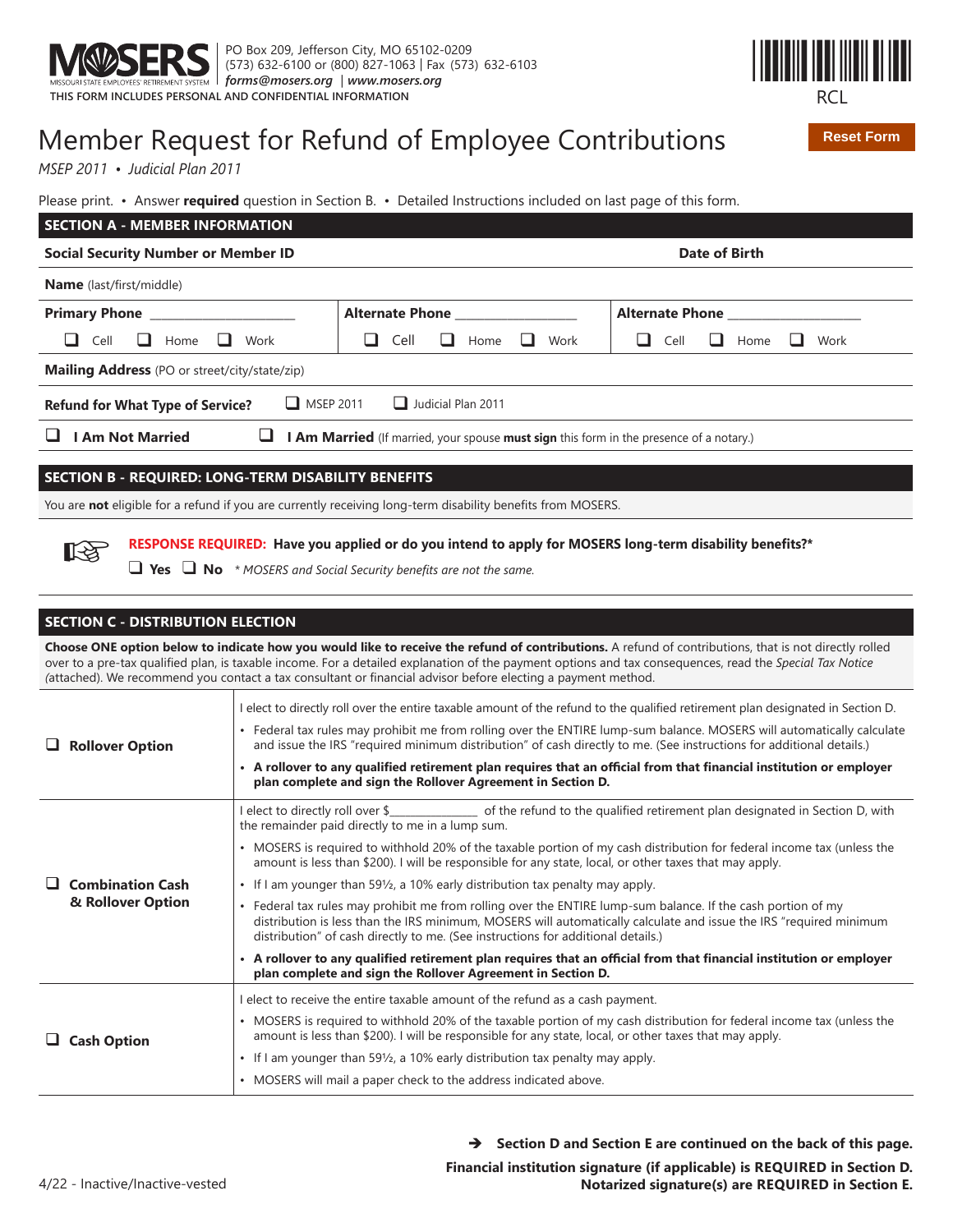#### **SECTION D - FINANCIAL INSTITUTION/EMPLOYER PLAN SIGNATURE - ROLLOVER AGREEMENT**

If you elect to roll over your distribution to any qualified retirement plan you must have an official from your financial institution or employer plan **complete and sign the Rollover Agreement below.** 

 $\Box$  MO Deferred Comp Plan  $\Box$  Eliqible Employer Plan - 401(a), 401(k), 403(a), 403(b), 457(b)

 $\Box$  Traditional IRA - 408(a), 408(b)  $\Box$  Roth IRA - 408(a)

#### **Account Number**

#### **Name of Financial Institution/Employer Plan**

**Mailing Address** (PO or street/city/state/zip)

#### **Phone Number**

In accordance with the above authorization of the depositor, we agree to deposit into the account listed above the forthcoming rollover amount from MOSERS, a qualified plan under Section 401(a) of the Internal Revenue Code (IRC). The account identified above is a qualified retirement plan for purposes of accepting direct rollovers pursuant to the IRC.

#### **2** Official's Signature & Title **2006**

#### **SECTION E - APPLICANT SIGNATURE & NOTARIZATION - FORFEITURE OF SERVICE AND FUTURE BENEFITS**

- I acknowledge and certify that I read the *Special Tax Notice* and the *Terms of Application* (attached).
- I certify that the transferee plan named above, if any, is a qualified retirement plan that accepts direct rollovers.
- If married: I attest that there is not a division of benefits order in process or in place and that my spouse has consented to my election. I am forfeiting future retirement benefits including potential survivor benefits based on that service.
- **I hereby apply to withdraw my contributions from the Missouri State Employees' Retirement System (MOSERS). By electing a refund, I understand I**  am forfeiting credited service and any future rights to receive benefits from MOSERS including eligibility for any retirement and long-term disability benefits, and rights to coverage through Missouri Consolidated Health Care Plan (MCHCP), other than as a dependent or under provisions of COBRA.

#### *MEMBER must sign in the presence of a notary!*

On this \_\_\_\_\_\_\_\_\_\_\_ day of \_\_\_\_\_\_\_\_\_\_\_\_\_\_\_\_\_\_\_\_\_\_\_\_\_, \_\_\_\_\_\_\_\_\_\_\_\_\_\_\_\_, before me personally appeared\_\_\_\_\_\_\_\_\_\_\_\_\_\_\_\_\_\_\_\_\_\_\_\_\_\_\_\_\_\_\_\_\_\_\_\_\_\_\_\_\_\_\_\_, known to me to be the person who executed the foregoing *Member Request for Refund of Contributions and acknowledged to me that he/she executed the foregoing* instrument as his/her free act and deed for the purposes therein stated; and at the time of this acknowledgment he/she appeared mentally alert and of full mental capacity. In testimony whereof, I subscribed my name and applied my official stamp on the date and year above written.

#### **Signature of Member**

#### **Signature of Notary**

#### *SPOUSE must sign in the presence of a notary!*

On this day of the contract of the contract of the contract of the contract of the contract of the contract of the contract of the contract of the contract of the contract of the contract of the contract of the contract of appeared\_\_\_\_\_\_\_\_\_\_\_\_\_\_\_\_\_\_\_\_\_\_\_\_\_\_\_\_\_\_\_\_\_\_\_\_\_\_\_\_\_\_\_\_, known to me to be the person who executed the foregoing *Member Request for Refund of Contributions* and acknowledged to me that he/she executed the foregoing instrument as his/her free act and deed for the purposes therein stated; and at the time of this acknowledgment

he/she appeared mentally alert and of full mental capacity. In testimony whereof, I subscribed my name and applied my official stamp on the date and year above written.

#### **Signature of Spouse (required if married)**

#### **Signature of Notary**





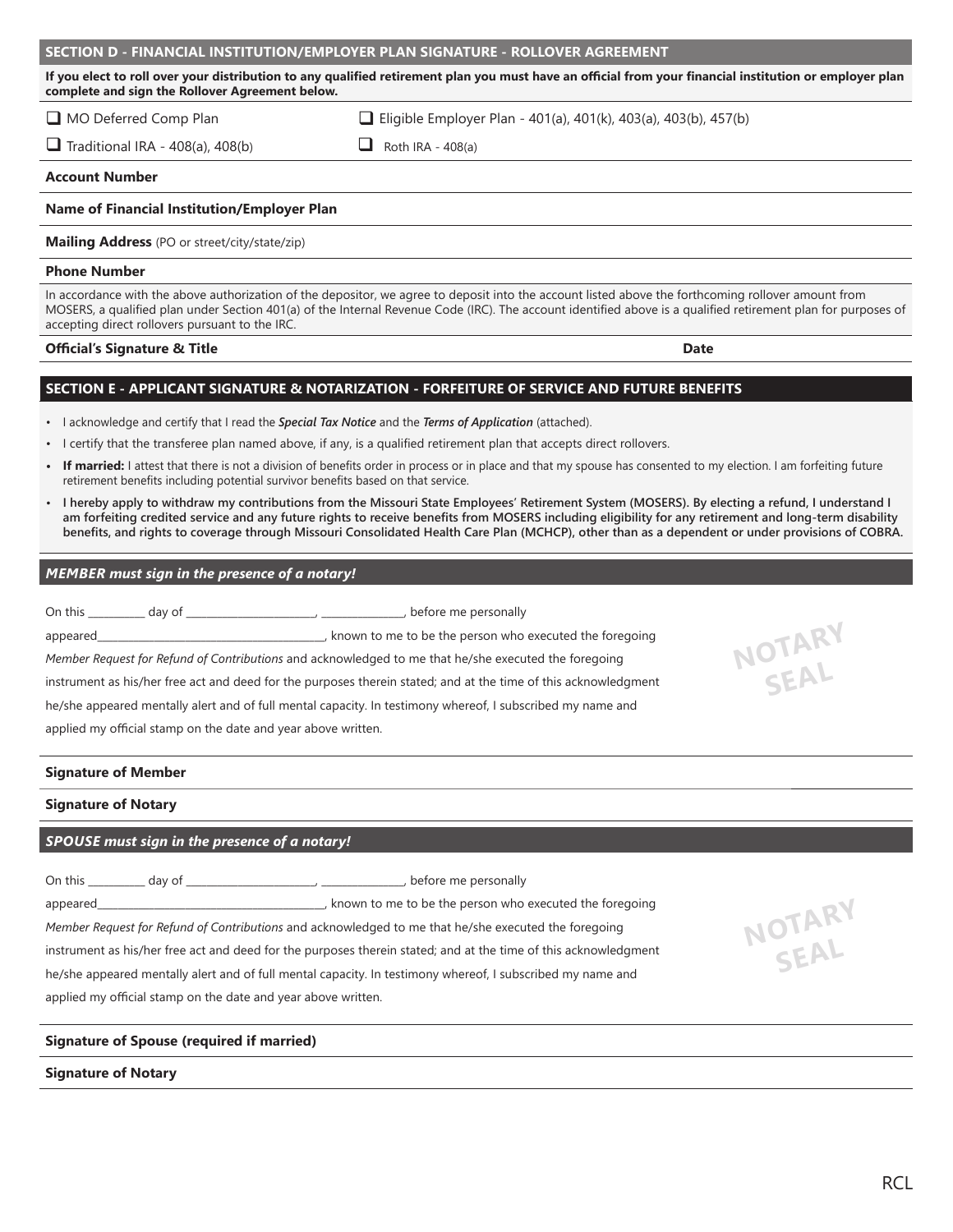#### Instructions for Completing

# **Member Request for Refund of Contributions**

*MSEP 2011 • Judicial Plan 2011*

Use this form to request a refund of employee contributions made to MOSERS.

1. Carefully read the entire form, the *Terms of Application* below, and the *Special Tax Notice* included with these instructions.

#### **TERMS OF APPLICATION**

- As an inactive vested member or nonvested member, you may request a refund of your contributions and credited interest. If you return to MOSERS-covered employment before the expiration of the 90-day waiting period, your refund request will be canceled.
- If you are married at the time of such request, such request shall not be processed without consent from your spouse. You are not eligible to request a refund if your retirement benefit is subject to a division of benefits order pursuant to section 104.1051.
- The law prohibits MOSERS from paying refunds until 90 days after the date of termination of employment or the request, whichever is later. After the 90-day waiting period, please allow 60 days for MOSERS to process your request.
- By receiving a refund, you forfeit all your credited service and future rights to receive pension benefits from MOSERS. Additionally, you will no longer be eligible to receive MOSERS long-term disability benefits. If you are currently receiving **MOSERS** long-term disability benefits you are not eligible for a refund.
- If you later become an employee and work continuously for at least one year and return the previously refunded amount plus interest at a rate established by the MOSERS board, the credited service previously forfeited will be restored.
- Any refund not directly rolled over to a pre-tax qualified retirement plan will be reported as taxable income in the year of payment.
- MOSERS is not liable for any taxes incurred by you as a result of this distribution.
- If you die after submitting this application but before receiving the distribution, no distribution will be made if you have a surviving spouse or a child who is eligible for a survivor benefit based on your death. Otherwise, payment will be made to the beneficiary designated on your *Contribution Beneficiary* form. If no designated beneficiary is living, payment will be made as otherwise permitted by law.
- The refund of contributions becomes irrevocable once MOSERS mails or electronically transfers payment.
- 2. Complete Section A.
- Complete Section B. It is **REQUIRED that you answer the question as to whether or not you have applied or intend to apply for**  MOSERS long-term disability benefits. MOSERS and Social Security benefits are not the same.
- 4. Choose ONE option in Section C indicating how you want to receive your refund of contributions.

Please note: federal tax rules prohibit rolling over the ENTIRE lump-sum balance if you 1) turned age 70½ on or before December 31, 2019, or 2) are age 72 or older. If the cash portion of your distribution is less than the IRS minimum, MOSERS will automatically calculate and issue the IRS "required minimum distribution" of cash directly to you, regardless of your distribution election.

- **Rollover Option** If you elect a rollover option, payment will be made directly to the qualified retirement plan designated in Section C.
	- Your payment will not be taxed in the year of the rollover and no income tax\* will be withheld unless it is a rollover to a Roth IRA. A rollover to a Roth IRA is taxable in the year the rollover takes place. Otherwise, the payment will be taxed when you take it out of the traditional IRA or other qualified retirement plan.
- **Combination Cash & Rollover Option**  If you elect the combination cash and rollover option, you may specify the amount of the distribution to be paid to the qualified retirement plan designated in Section C. The remainder will be paid to you in a lump sum.
	- Refunded contributions are considered taxable income for the year in which you receive the payment. MOSERS is required to withhold 20%\* of the taxable portion of a cash distribution for federal income tax.
	- You will be responsible for any state, local, or other taxes that may apply.
- **Cash Option** If you elect the cash option, the distribution will be paid directly to you.
	- Refunded contributions are considered taxable income for the year in which you receive the payment. MOSERS is required to withhold 20%\* of the taxable portion of a cash distribution for federal income tax.
- 5. A rollover to any qualified retirement plan requires that an official from that financial institution/employer plan complete and sign the Rollover Agreement in Section D.
- 6. Sign Section E in the presence of a notary. If you are married, your spouse must also sign in the presence of a notary.
	- **Each signature must be notarized.**
		- If both spouses sign in the presence of the same notary, that notary must notarize both signatures (complete both notarization spaces). If spouses do not appear before the same notary at the same time, signatures may be notarized separately, but must be on the same form.
- Submit the completed, signed, notarized form to MOSERS by mail or fax. Alternatively, you may log in to *my***MOSERS** and upload your completed form online.
- 8. Your refund will not be processed until this form is completed and returned to MOSERS.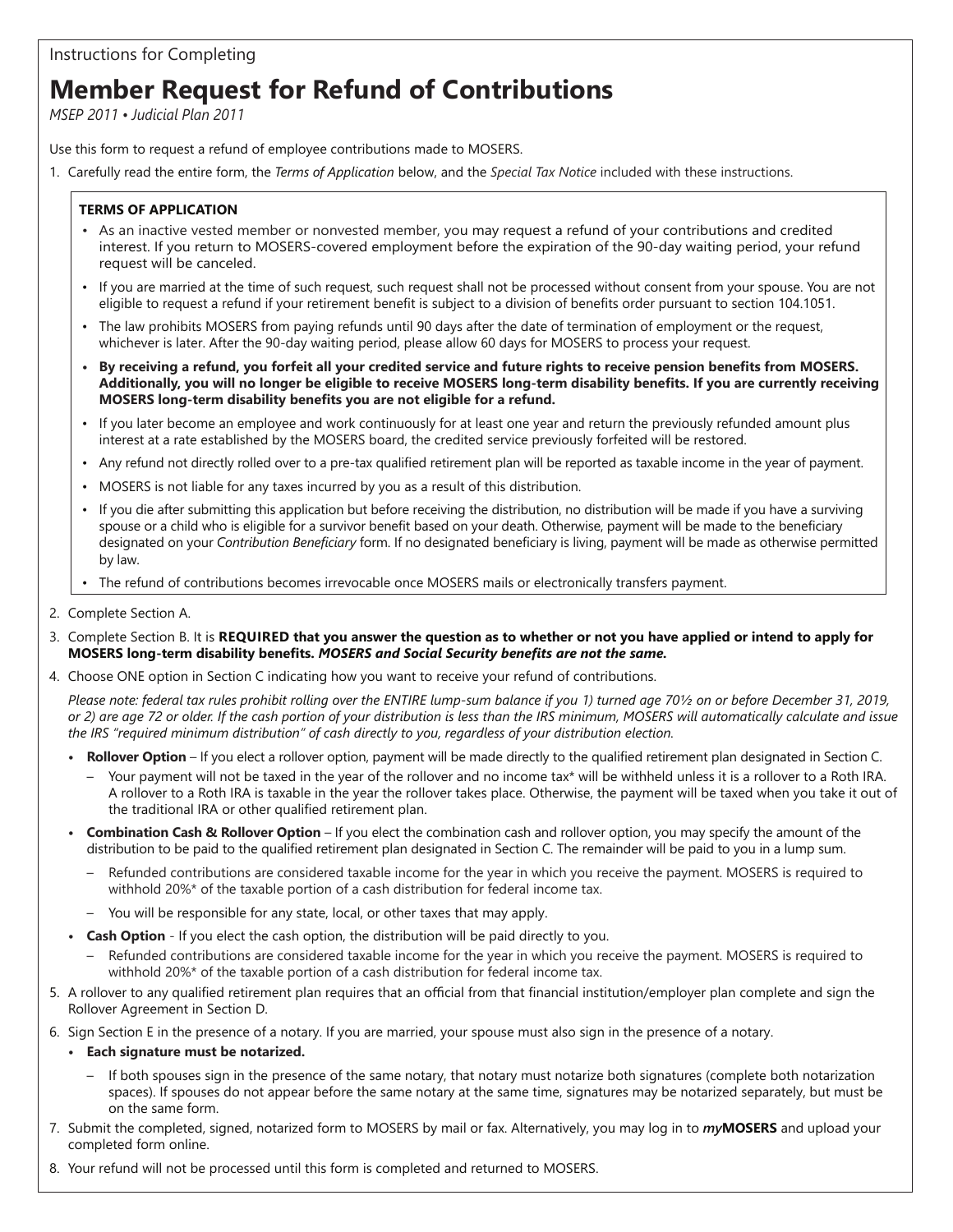## **SPECIAL TAX NOTICE**

#### **TAXES AND YOUR ROLLOVER DISTRIBUTION**

#### **General Information**

You will be taxed on a lump-sum payment from MOSERS if you do not roll it over. You may roll over your payment to either a traditional IRA (an individual retirement plan or individual retirement annuity) or an employer plan (a tax-qualified plan, section 403(b) plan, or governmental section 457(b) plan) that will accept the rollover.

• MO Deferred Comp - You have the option to roll over your lump-sum distribution into MO Deferred Comp. Taxes on the balance can be deferred until you start withdrawing money (must begin at age 72), at which time you will be taxed only on the amount withdrawn. See the *Special Tax Notice Regarding Plan Payments* on the MO Deferred Comp website (*www.modeferredcomp.org*) for details.

The rules of the IRA or employer plan that hold the rollover will determine your investment options, fees, and rights to payment from the IRA or employer plan (for example, no spousal consent rules apply to IRAs and IRAs may not provide loans). The amount rolled over will become subject to the tax rules that apply to the IRA or employer plan.

MOSERS operates as a tax qualified plan under section 401(a) of the Internal Revenue Code (IRC). Refer to IRS Publications 575 (Pension and Annuity Income) and 590A and 590B (Individual Retirement Arrangements) for more information on your tax liability.

This notice does not describe any state or local income tax rules (including withholding rules). You may wish to consult a professional tax advisor, and your state and/or local taxing authority about your state and local tax liability before taking a lump-sum distribution.

#### **Rolling Over a Distribution**

There are two ways to roll over your lump-sum payment from MOSERS.

- A Direct Rollover MOSERS will make the lump-sum payment directly to your MO Deferred Comp account, IRA, or other employer plan. If you elect to roll over your distribution, you must have an official from your financial institution or employer plan complete and sign the Rollover Agreement on the form supplied by MOSERS. Check with your accepting plan as they may have additional requirements.
- 60-Day Rollover You may still roll over your lump-sum payment by making a deposit into an IRA or eligible employer plan that will accept it. You will have 60 days after you receive the payment to make the deposit. If you do not do a direct rollover, MOSERS is required to withhold 20% of the payment for federal income taxes. This means that, in order to roll over the entire payment in a 60-day rollover, you must use other funds to make up for the 20% withheld. If you do not roll over the entire payment amount, the portion not rolled over will be taxed and subject to the 10% additional income tax on early distributions if you are younger than age 591/2 (unless an exception applies).

#### **Rollover Amounts for Individuals Older than Age 72**

Beginning on April 1 of the year after the year in which you turn age 72 or retire (whichever is later), a certain portion of your payment generally cannot be rolled over because a "required minimum distribution" must be paid to you. MOSERS can tell you what portion is eligible for rollover.

#### **Early Distributions Payments from MOSERS**

If you are younger than age 591/<sub>2</sub>, you will pay an additional 10% income tax for any payment from MOSERS (including amounts withheld for income tax) that you do not roll over, unless one of the exceptions listed below applies. This tax is in addition to the regular income tax on the payment not rolled over. Exceptions include:

- Payments made after you separate from service if you will be at least age 55 in the year of the separation
- Payments that start after you separate from service if paid at least annually in equal or close to equal amounts over your life or life expectancy (or the lives or joint life expectancy of you and your beneficiary)
- Payments from a governmental defined benefit pension plan made after you separate from service if you are a qualified public safety employee\* and you are at least age 50 in the year of the separation
- Payments made because you retire due to disability
- Payments after your death
- Corrective distributions of contributions that exceed tax law limitations
- Payments directly made to government to satisfy a federal tax levy
- Payments up to the amount of your deductible medical expenses
- Certain payments made while you are on active duty if you were a member of a reserve component called to duty after September 11, 2001 for more than 179 days
- Payments that are paid to an alternate payee under a division of benefits order (DBO)

If your distribution from MOSERS is rolled over to another plan, the distribution from the receiving plan may be subject to different restrictions and tax consequences than those that apply to distributions from MOSERS.

\* A qualified public safety employee is any uniformed state *employee who provides police protection, fire fighting services, or emergency medical services for any area*  within the jurisdiction of Missouri (effective 8/17/06).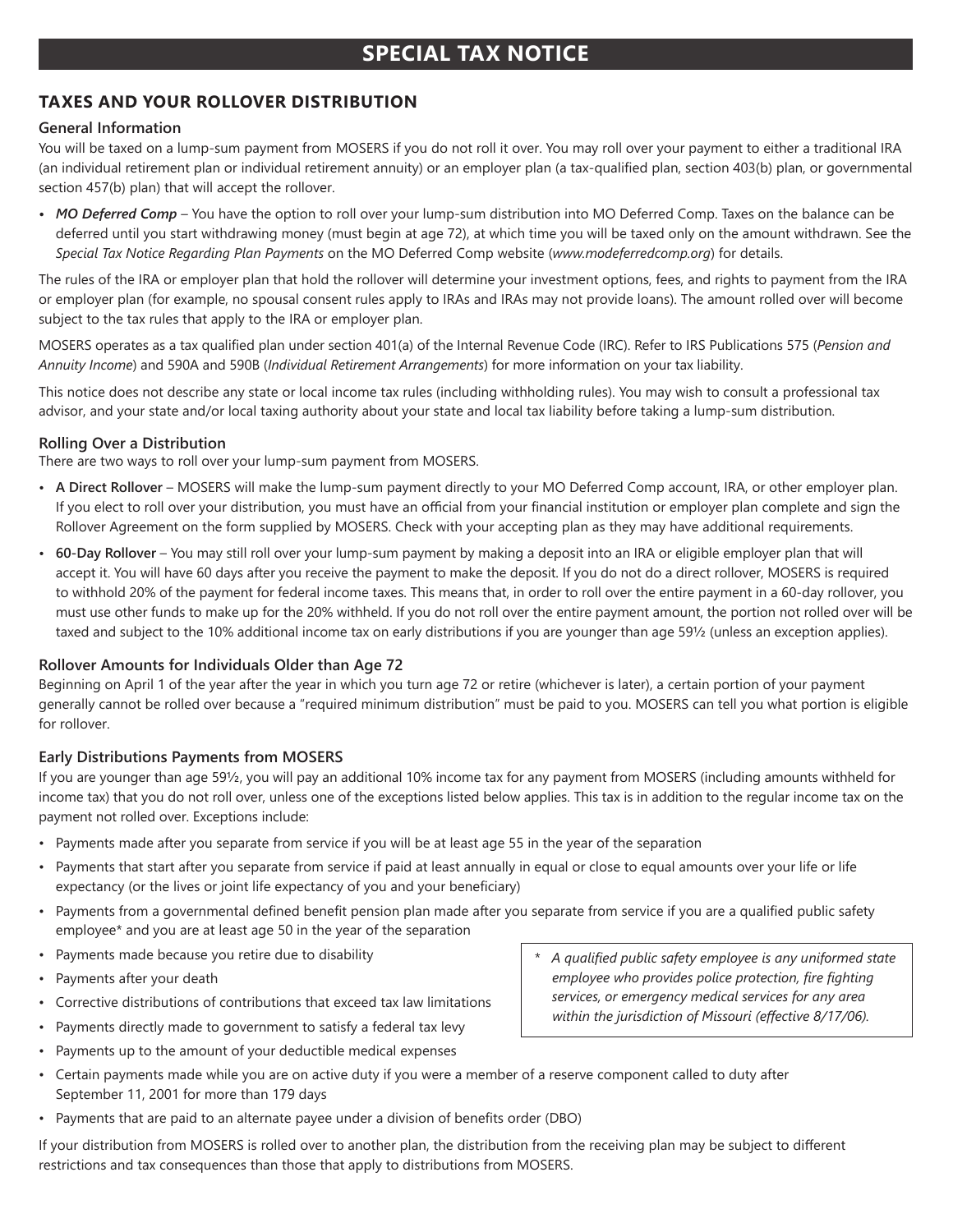# **SPECIAL TAX NOTICE**

#### Early Distributions Payments from an IRA

If you receive a payment from an IRA that includes funds rolled over from MOSERS when you are younger than age 591/2, you will have to pay the 10% additional income tax on early distributions from the IRA, unless an exception applies. In general, the exceptions to the 10% additional income tax for early distributions from an IRA are the same as the exceptions listed above for early distributions from a plan. However, there are a few differences for payments from an IRA, including:

- There is no exception for payments after separation from service that are made after age 55.
- The exception for qualified domestic relations orders (QDROs) does not apply (although a special rule applies under which, as part of a divorce or separation agreement, a tax-free transfer may be made directly to an IRA of a spouse or former spouse).
- The exception for payments made at least annually in equal or close to equal amounts over a specified period applies without regard to whether you have had a separation from service.
- There are additional exceptions for (1) payments for qualified higher education expenses, (2) payments up to \$10,000 used in a qualified first-time home purchase, and (3) payments after you have received unemployment compensation for 12 consecutive weeks (or would have been eligible to receive unemployment compensation but for self-employed status).

### **SPECIAL TAX RULES AND OPTIONS**

#### **After-Tax Contributions**

After-tax contributions included in a payment are not taxed.

You may roll over to an IRA a payment that includes after-tax contributions through either a direct rollover or a 60-day rollover. You must keep track of the aggregate amount of the after-tax contributions in all of your IRAs (in order to determine your taxable income for later payments from the IRAs). If you do a 60-day rollover to an IRA of only a portion of the payment made to you, the after-tax contributions are treated as rolled over last. For example, assume you are receiving a complete distribution of your benefit which totals \$12,000, of which \$2,000 is after-tax contributions. In this case, if you roll over \$10,000 to an IRA in a 60-day rollover, no amount is taxable because the \$2,000 amount not rolled over is treated as being after-tax contributions.

You may roll over to an employer plan all of a payment that includes after-tax contributions, but only through a direct rollover (and only if the receiving plan separately accounts for after-tax contributions and is not a governmental section 457(b) plan). You can do a 60-day rollover to an employer plan of part of a payment that includes after-tax contributions, but only up to the amount of the payment that would be taxable if not rolled over.

#### **Rollover to a Roth IRA**

If you roll over the payment to a Roth IRA, a special rule applies under which the amount of the payment rolled over (reduced by any aftertax amounts) will be taxed. However, the 10% additional income tax on early distributions will not apply (unless you take the amount rolled over out of the Roth IRA within 5 years, counting from January 1 of the year of the rollover).

If you roll over the payment to a Roth IRA, later payments from the Roth IRA that are qualified distributions will not be taxed (including earnings after the rollover). A qualified distribution from a Roth IRA is a payment made after you are age 591/2 (or after your death or disability, or as a qualified first-time homebuyer distribution of up to \$10,000) and after you have had a Roth IRA for at least 5 years. In applying this 5-year rule, you count from January 1 of the year for which your first contribution was made to a Roth IRA. Payments from the Roth IRA that are not qualified distributions will be taxed to the extent of earnings after the rollover, including the 10% additional income tax on early distributions (unless an exception applies). You do not have to take required minimum distributions from a Roth IRA during your lifetime. For more information, see IRS Publication 590, Individual Retirement Arrangements (IRAs).

You cannot roll over a payment from MOSERS to a designated Roth account in an employer plan.

#### The 60-Day Rollover Deadline has Passed

Generally, the 60-day rollover deadline cannot be extended. However, the IRS has the limited authority to waive the deadline under certain extraordinary circumstances, such as when external events prevented you from completing the rollover by the 60-day rollover deadline. To apply for a waiver, you must file a private letter ruling request with the IRS. Private letter ruling requests require the payment of a nonrefundable user fee. For more information, see IRS Publication 590, Individual Retirement Arrangements (IRAs).

#### **Payments After Death of Member**

If you receive a distribution after the member's death that you do not roll over, the distribution will generally be taxed in the same manner described elsewhere in this notice. However, the 10% additional income tax on early distributions and the special rules for public safety officers do not apply, and the special rule described under the section "If you were born on or before January 1, 1936" applies only if the member was born on or before January 1, 1936.